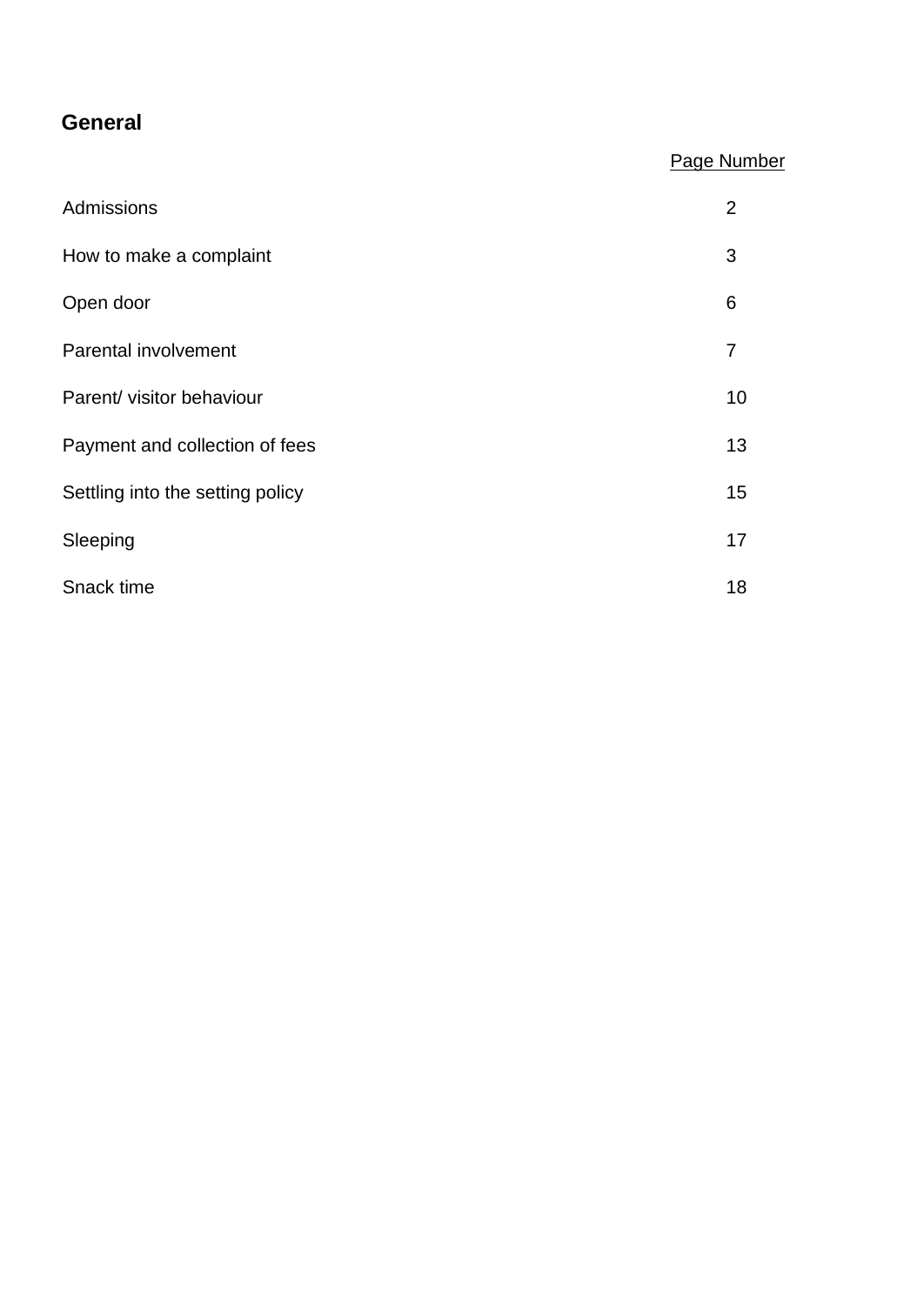## **Admissions policy**

#### **Policy statement**

It is our intention to make our setting accessible to children and families from all sections of the local community. We aim to ensure that all sections of our community have access to the setting through open, fair and clearly communicated procedures.

#### **Procedures**

In order to accomplish this we will;

- ensure that the existence of our setting is widely advertised in places accessible to all sections of the community.
- **EXECT** ensure that information about our setting is accessible, using simple plain English, in written and spoken form and, where appropriate, provided in different community languages and in other formats on request.
- **EXECT** arrange our waiting list in birth order. In addition, our policy may take into account:
	- the age of the child, with priority given to children who are eligible for the free entitlement – including eligible two year old children;
	- the length of time on the waiting list;
	- the vicinity of the home to the setting;
	- whether any siblings already attend the setting; and
	- the capacity of the setting to meet the individual needs of the child.
- **•** offer funded places in accordance with the Code of Practice for Wiltshire and any local conditions in place at the time.
- keep a place vacant, if this is financially viable, to accommodate an emergency admission.
- **EXECT** ensure our setting and its practices are welcoming and make it clear that fathers, mothers, other relations and carers are all welcome.
- **EXECT** ensure setting and its practices operate in a way that encourages positive regard for and understanding of difference and ability - whether gender, family structure, class, background, religion, ethnicity or competence in spoken English.
- support children and/or parents with disabilities to take full part in all activities within our] setting.
- monitor the needs and background of children joining our setting on the Registration Form, to ensure that no accidental or unintentional discrimination is taking place.
- share and widely promote our Valuing Diversity and Promoting Equality Policy.
- be flexible about attendance patterns to accommodate the needs of individual children and families, providing these do not disrupt the pattern of continuity in the setting that provides stability for all the children.

Failure to comply with the terms and conditions may ultimately result in the provision of a place being withdrawn.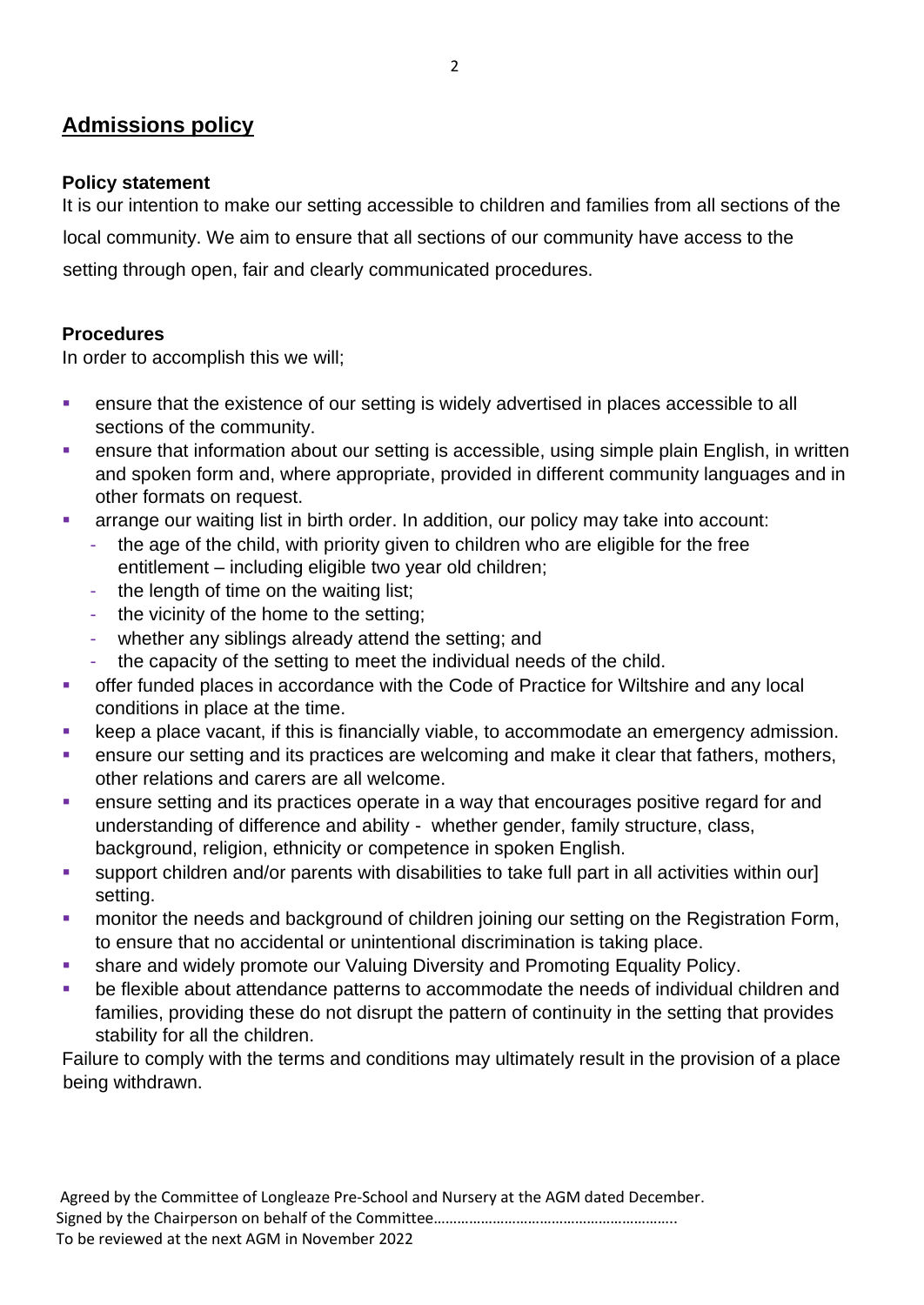# **Making a complaint policy**

## **Policy statement**

We believe that children and parents are entitled to expect courtesy and prompt, careful attention to their needs and wishes. We welcome suggestions on how to improve our setting and will give prompt and serious attention to any concerns about the running of the setting. We anticipate that most concerns will be resolved quickly, by an informal approach [with the appropriate member of staff]. If this does not achieve the desired result, we have a set of procedures for dealing with concerns. We aim to bring all concerns about the running of our setting to a satisfactory conclusion for all of the parties involved.

## **Procedures**

All settings are required to keep a written record of any complaints that reach stage two and above, and their outcome. This is to be made available to parents, as well as to Ofsted inspectors on request. A full procedure is set out in the Pre-school Learning Alliance publication Complaint Investigation Record (2012) which acts as the 'summary log' for this purpose.

#### *Making a complaint*  Stage 1

- **EXT** Any parent who has a concern about an aspect of our setting's provision talks over his/her concerns with our manager first of all.
- Most complaints should be resolved amicably and informally at this stage.
- We record the issue, and how it was resolved, in the child's file.

### Stage 2

- **.** If this does not have a satisfactory outcome, or if the problem recurs, the parent moves to this stage of the procedure by putting the concerns or complaint in writing.
- For parents who are not comfortable with making written complaints, there is a template form for recording complaints in the Complaint Investigation Record; the form may be completed our manager and signed by the parent.
- Our setting stores all information relating to written complaints from parents in the child's personal file. However, if the complaint involves a detailed investigation, our manager may wish to store all information relating to the investigation in a separate file designated for this complaint.
- When the investigation into the complaint is completed, our manager meets with the parent to discuss the outcome.
- We inform parents of the outcome of the investigation within 28 days of him/her making the complaint.
- When the complaint is resolved at this stage, we log the summative points in our Complaint Investigation Record, which is made available to Ofsted on request.

Stage 3

If the parent is not satisfied with the outcome of the investigation, he or she requests a meeting with our manager and the chair. The parent may have a friend or partner present if they prefer and our manager should have the support of the committee.

Agreed by the Committee of Longleaze Pre-School and Nursery at the AGM dated December. Signed by the Chairperson on behalf of the Committee…………………………………………………….. To be reviewed at the next AGM in November 2022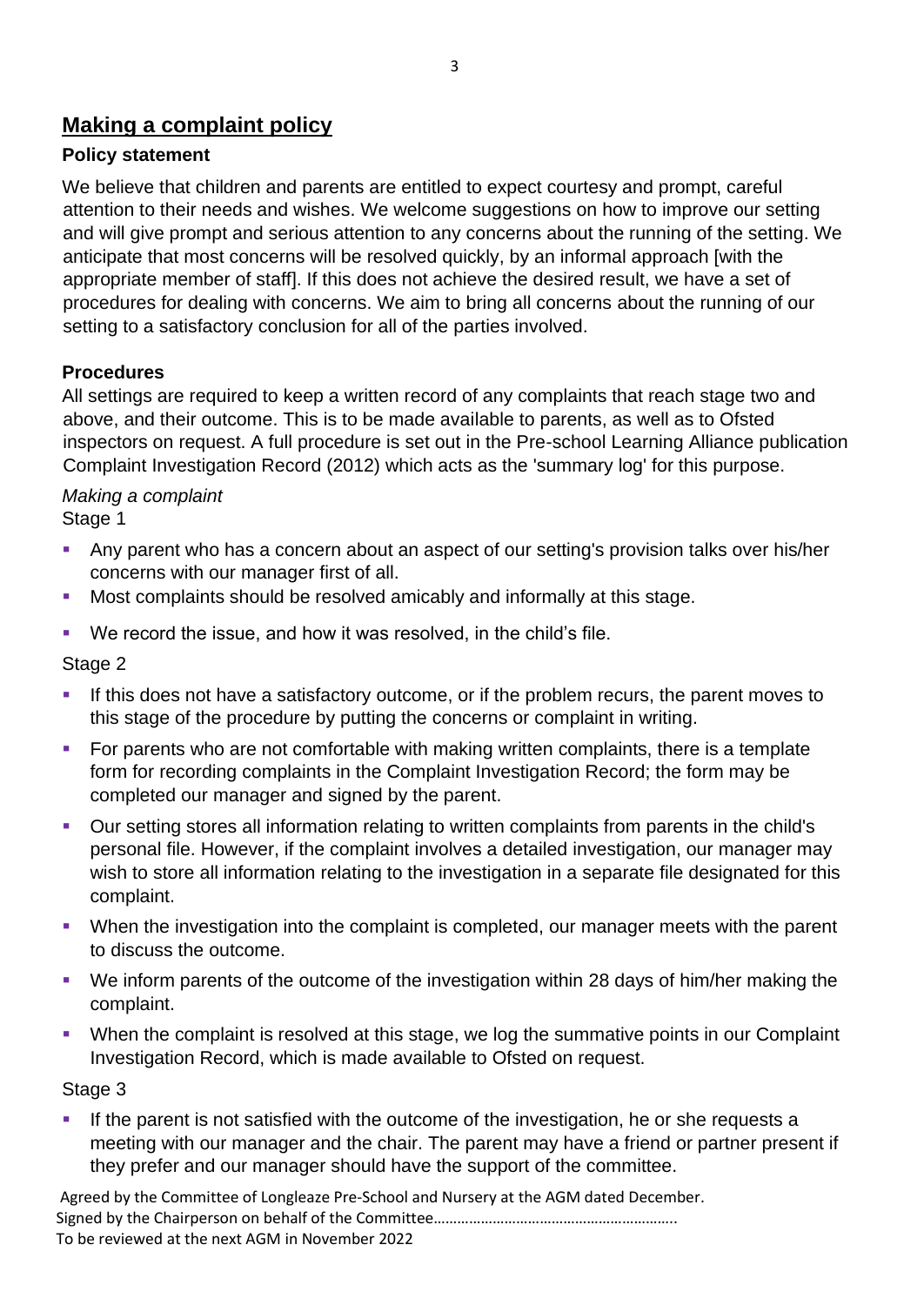- **An agreed written record of the discussion is made, as well as any decision or action to take** as a result. All of the parties present at the meeting sign the record and receive a copy of it.
- **•** This signed record signifies that the procedure has concluded. When the complaint is resolved at this stage, we log the summative points in our Complaint Investigation Record.

#### Stage 4

- **.** If at the stage three meeting the parent cannot reach agreement with us, we invite an external mediator to help to settle the complaint. This person should be acceptable to both parties, listen to both sides and offer advice. A mediator has no legal powers, but can help us to define the problem, review the action so far and suggest further ways in which it might be resolved.
- Staff or volunteers within the Early Years Alliance are appropriate persons to be invited to act as mediators.
- The mediator keeps all discussions confidential. S/he can hold separate meetings with our staff and the parent, if this is decided to be helpful. The mediator keeps an agreed written record of any meetings that are held and of any advice s/he gives.

#### Stage 5

- **When the mediator has concluded her/his investigations, a final meeting between the parent** and our manager and chair, is held. The purpose of this meeting is to reach a decision on the action to be taken to deal with the complaint. The mediator's advice is used to reach this conclusion. The mediator is present at the meeting if all parties think this will help a decision to be reached.
- **EXECT** A record of this meeting, including the decision on the action to be taken, is made. Everyone present at the meeting signs the record and receives a copy of it. This signed record signifies that the procedure has concluded.

### *The role of the Office for Standards in Education, Children's Services and Skills (Ofsted), the Local Safeguarding Children Board and the Information Commissioner's Office*

- Parents may approach Ofsted directly at any stage of this complaints procedure. In addition, where there seems to be a possible breach of the setting's registration requirements, it is essential to involve Ofsted as the registering and inspection body with a duty to ensure the Safeguarding and Welfare Requirements of the Early Years Foundation Stage are adhered to.
- Parents can complain to Ofsted by telephone or in writing at: Ofsted National Business Unit, Piccadilly Gate, Store Street, Manchester M1 2WD Tel: 0300 123 1231
- **These details are displayed on our notice boards.**
- **.** If a child appears to be at risk, we follow the procedures of the Local Safeguarding Children Board.
- **•** In these cases, both the parent and our setting are informed and our manager work with Ofsted or the Local Safeguarding Children Board to ensure a proper investigation of the complaint, followed by appropriate action.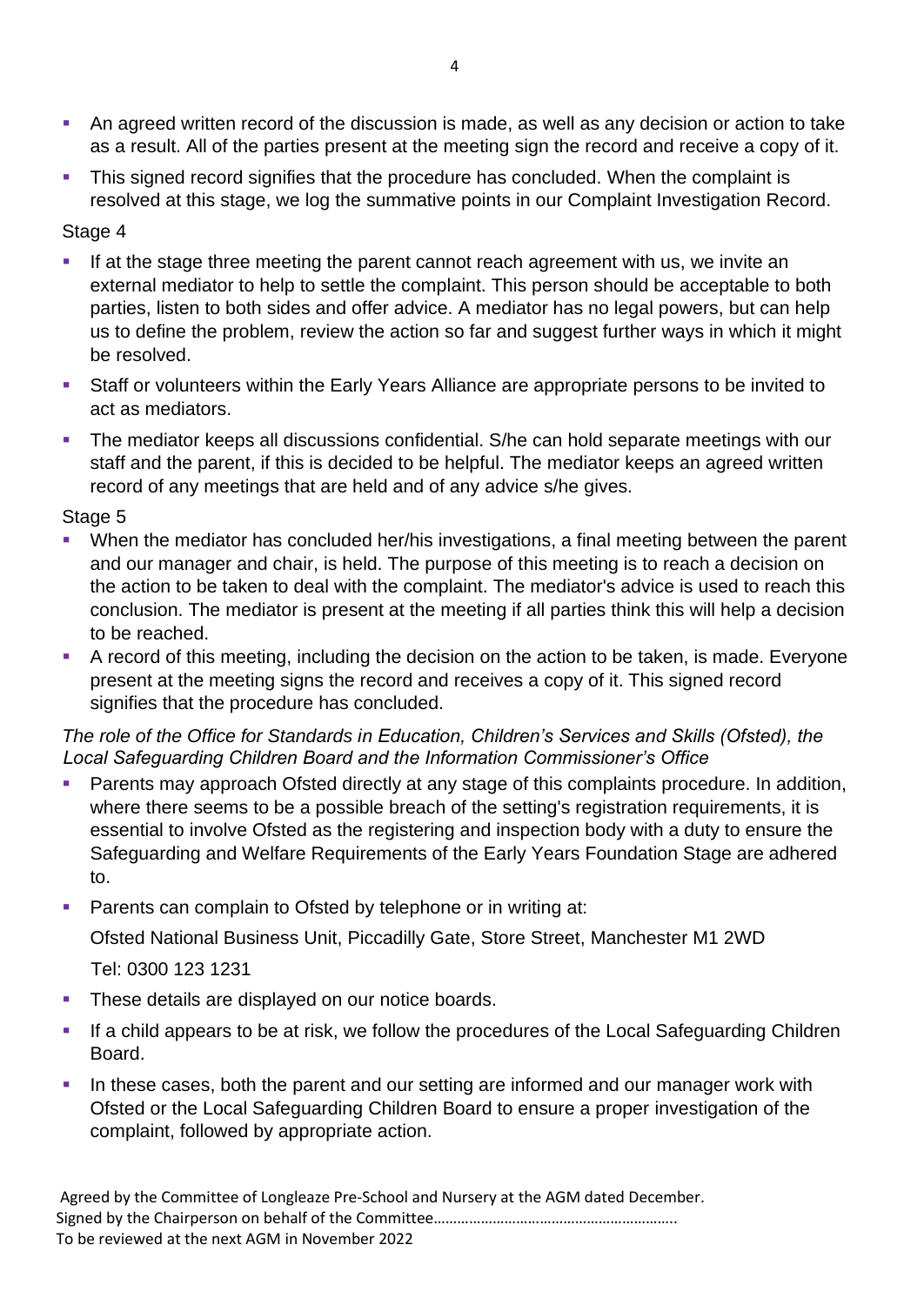■ The Information Commissioner's Office (ICO) can be contacted if you have made a complaint about the way your data is being handled and remain dissatisfied after raising your concern with us. For further information about how we handle your data, please refer to the Privacy Notice given to you when you registered your child at our] setting. The ICO can be contacted at Information Commissioner's Office, Wycliffe House, Water Lane, Wilmslow, Cheshire, SK9 5AF or ico.org.uk

#### *Records*

- A record of complaints in relation to our setting, or the children or the adults working in our setting, is kept for at least three years; including the date, the circumstances of the complaint and how the complaint was managed.
- The outcome of all complaints is recorded in our Complaint Investigation Record, which is available for parents and Ofsted inspectors to view on request.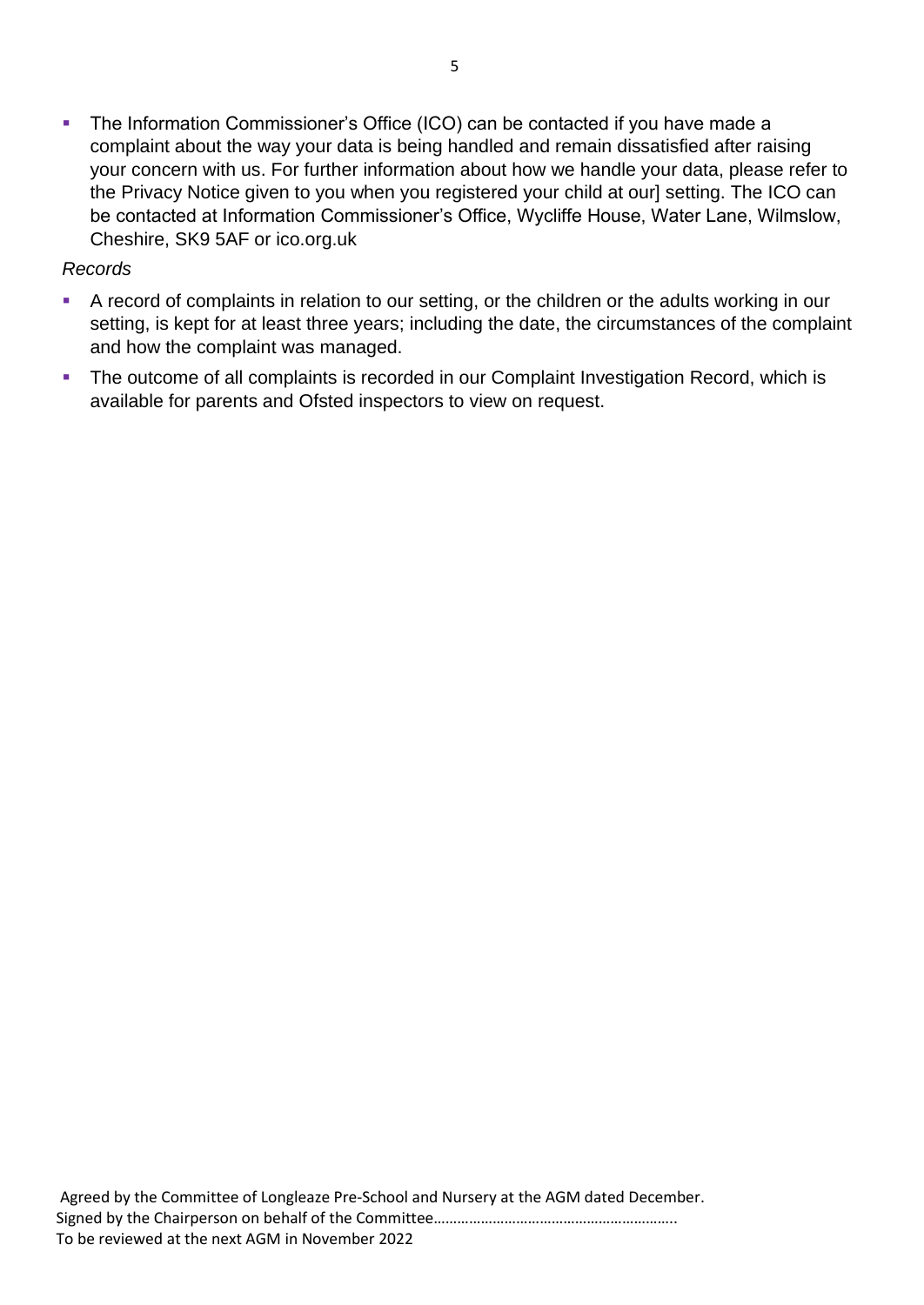## **Open door policy**

At Longleaze Pre-School and Nursery we operate an Open Door policy. This means:

- We are committed to ongoing dialogue with parents/ carers to improve our knowledge of the children and to support their families. Our staff are always available before and after sessions for you to talk to.
- Parents/ carers are welcome to come in and participate in their child's learning experiences.
- We invite parents/ carers to stay with children if they are having difficulty settling into the setting.
- We welcome parents'/ carers comments and contributions, for example through questionnaires, home / school diaries, comments sheets etc.
- We invite parents to read our Policies and ensure that these are always readily available.
- We invite parents to attend all committee meetings so that they can voice their opinions and participate in the running of the Pre-School.
- We run regular events throughout the year as opportunities for us to share information with you and for you to ask us questions. Examples include open/ welcome evenings and parent partnership afternoons.
- Parents have access to their child's learning journal on request.

Please also see the following policies: 'Parental Involvement' and 'Settling into the Setting'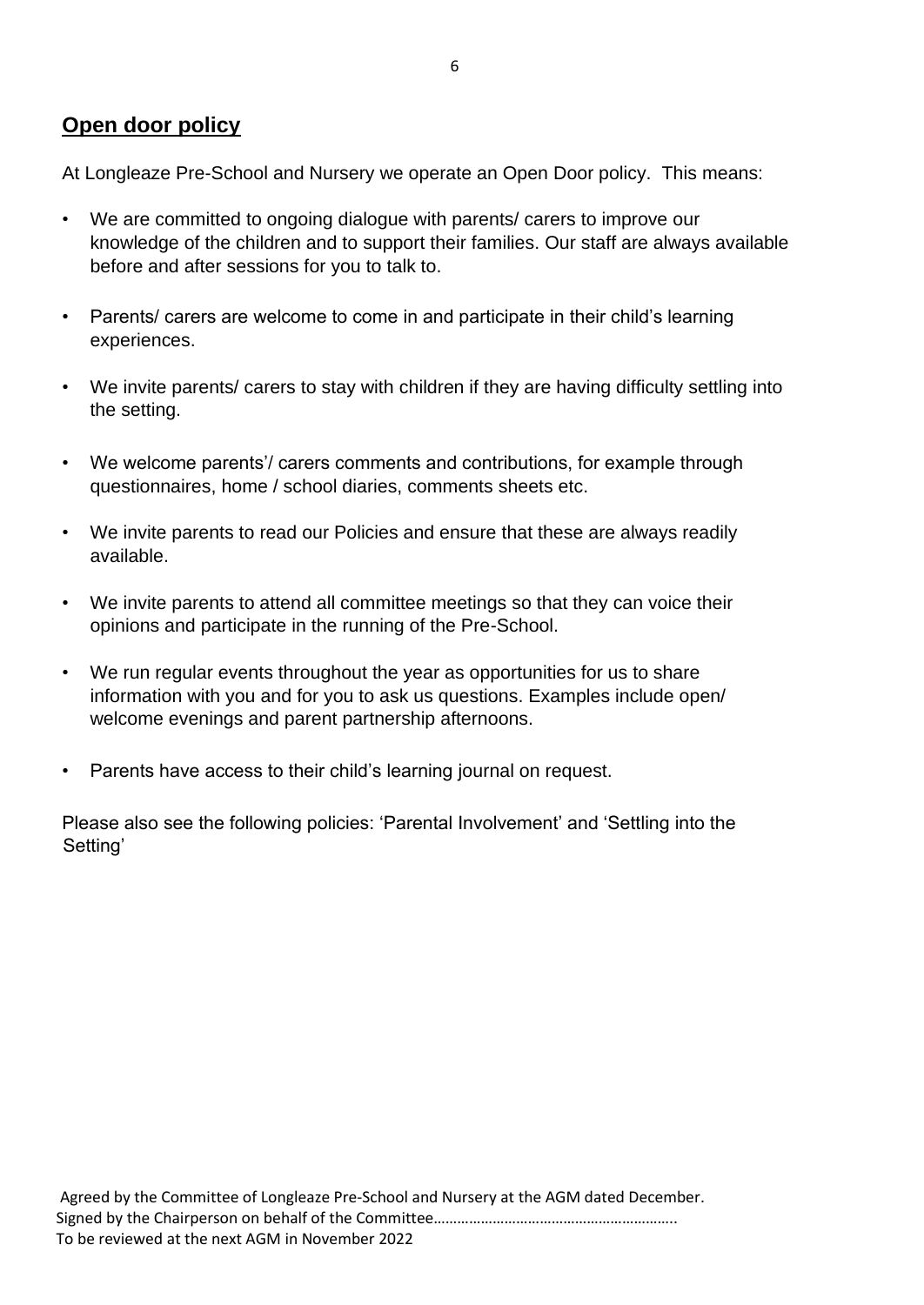## **Parental involvement policy**

#### **Policy statement**

At Longleaze Pre School and Nursery we believe that children benefit most from early years education and care when parents and settings work together in partnership.

Our aim is to support parents as their children's first and most important educators by involving them in their children's education and in the full life of our setting. We also aim to support parents in their own continuing education and personal development.

Some parents are less well represented in early years settings; these include fathers, parents who live apart from their children, but who still play a part in their lives, as well as working parents. In carrying out the following procedures, we will ensure that all parents are included.

When we refer to 'parents', we mean both mothers and fathers; these include both natural or birth parents, as well as step-parents and parents who do not live with their children, but have contact with them and play a part in their lives. 'Parents' also includes same sex parents, as well as foster parents.

The Children Act (1989) defines *parental responsibility* as *'all the rights, duties, powers, responsibilities and authority which by law a parent of a child has in relation to the child and his property'*. (For a full explanation of who has parental responsibility, refer to the Pre-school Learning Alliance publication *Safeguarding Children*.)

### **Procedures**

- **Parents are made to feel welcome in our setting; they are greeted appropriately, there is** adult seating and provision for refreshment.
- We have a means to ensure all parents are included that may mean that we have different strategies for involving fathers, or parents who work or live apart from their children.
- We make every effort to accommodate parents who have a disability or impairment.
- We consult with all parents to find out what works best for them.
- We ensure on-going dialogue with parents to improve our knowledge of the needs of their children and to support their families.
- We inform all parents about how the setting is run and its policies, through access to written information, including our Safeguarding *Children and Child Protection* policy and our responsibilities under the Prevent Duty, and through regular informal communication. We check to ensure parents understand the information that is given to them.
- **·** Information about a child and his or her family is kept confidential within our setting. We provide you with a privacy notice that details how and why we process your personal information. The exception to this is where there is cause to believe that a child may be suffering, or is likely to suffer, significant harm, or where there are concerns regarding child's development that need to be shared with another agency.
- We will seek parental permission unless there are reasons not to in order to protect the safety of the child. Reference is made to our Information Sharing Policy on seeking consent for disclosure.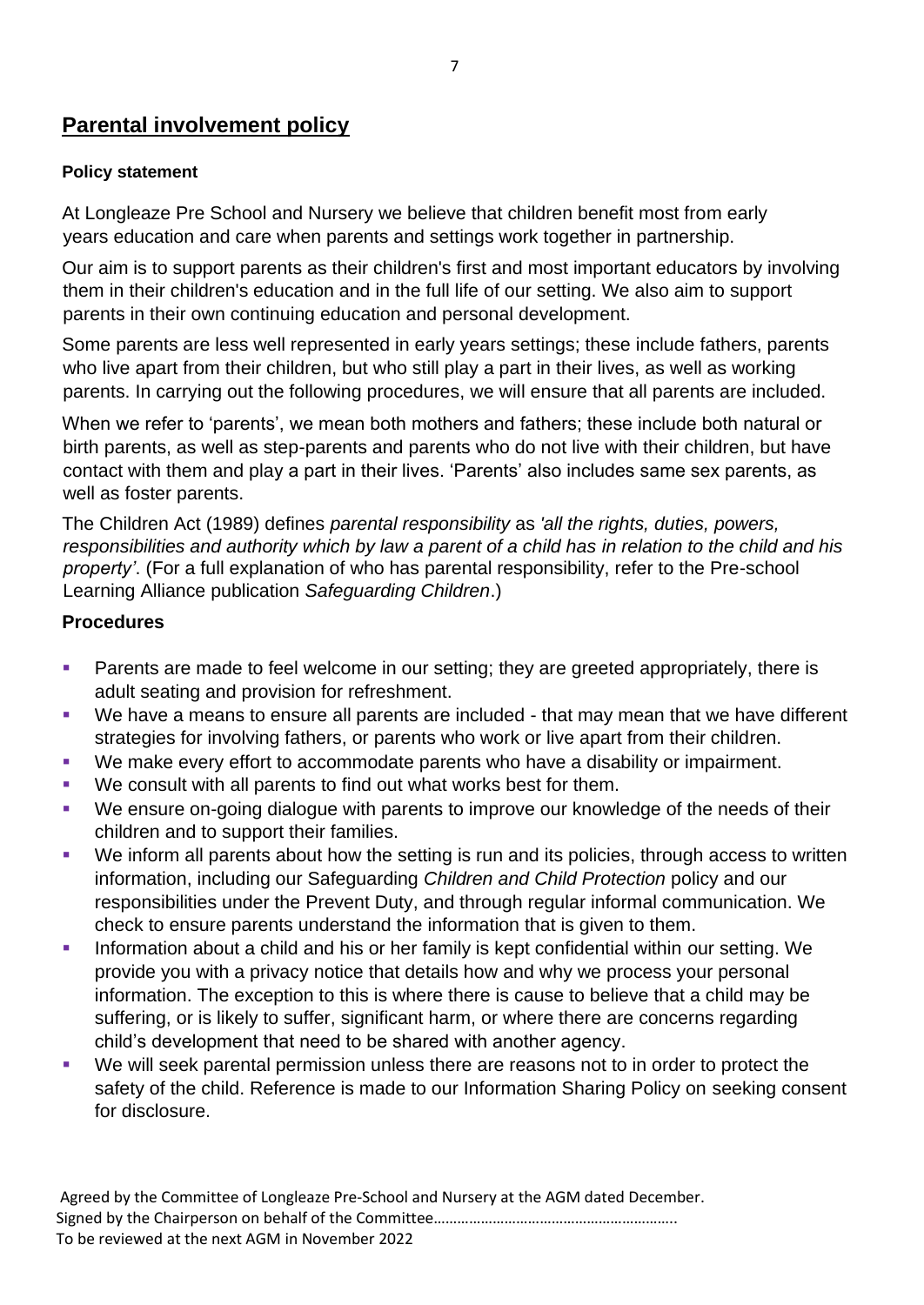- We seek specific parental consent to administer medication, take a child for emergency treatment, take a child on an outing and take photographs for the purposes of record keeping.
- **•** The expectations that we make on parents are made clear at the point of registration.
- We make clear our expectation that parents will participate in settling their child at the commencement of a place according to an agreed plan.
- We seek parents' views regarding changes in the delivery of our service.
- **Parents are actively encouraged to participate in decision making processes according to** the structure in place within our setting.
- We encourage parents to become involved in the social and cultural life of the setting and actively contribute to it.
- As far as possible our service is provided in a flexible way to meet the needs of parents without compromising the needs of children.
- We provide sufficient opportunity for parents to share necessary information with staff and this is recorded and stored to protect confidentiality.
- **Our key persons meet regularly with parents to discuss their child's progress and to share** concerns if they arise.
- **EXTER** Where applicable, our key persons work with parents to carry out an agreed plan to support special educational needs.
- Where applicable, our key persons work with parents to carry out any agreed tasks where a Protection Plan is in place for a child.
- We involve parents in the shared record keeping about their children either formally or informally – and ensure parents have access to their children's written developmental records.
- We provide opportunities for parents to contribute their own skills, knowledge and interests to the activities of the setting.
- We support families to be involved in activities that promote their own learning and wellbeing; informing parents about relevant conferences, workshops and training.
- We consult with parents about the times of meetings to avoid excluding anyone.
- We provide information about opportunities to be involved in the setting in ways that are accessible to parents with basic skills needs, or those for whom English is an additional language; making every effort to provide an interpreter for parents who speak a language other than English and to provide translated written materials.
- We hold meetings in venues that are accessible and appropriate for all.
- We welcome the contributions of parents, in whatever form these may take.
- We inform all parents of the systems for registering queries, complaints or suggestions and we] check to ensure these are understood. All parents have access to our written complaints procedure.
- We provide opportunities for parents to learn about the curriculum offered in the setting and about young children's learning, in the setting and at home. There are opportunities for parents to take active roles in supporting their child's learning in the setting: informally through helping out or taking part in activities with their child, or through structured projects engaging parents and staff in learning about children's learning.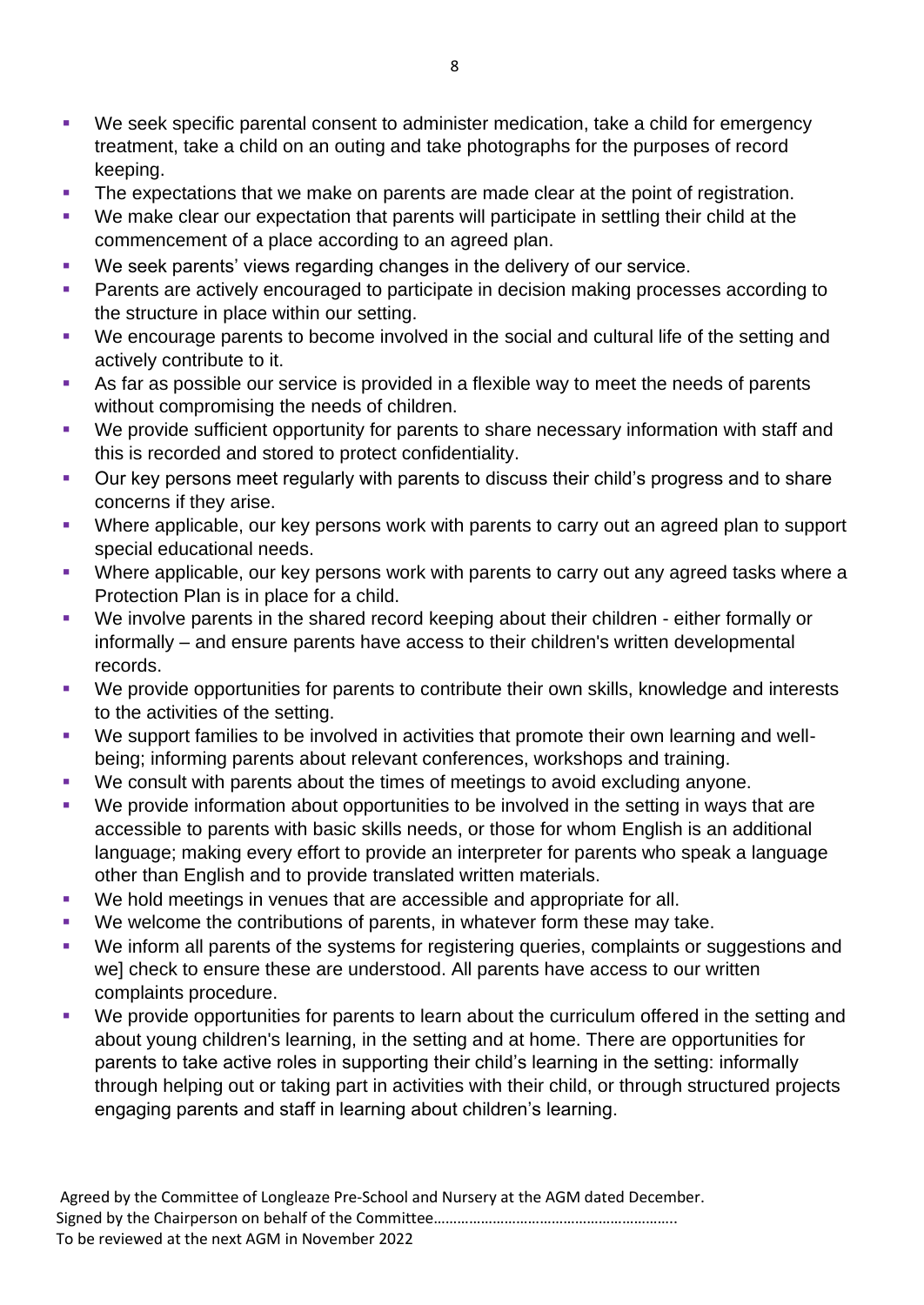In compliance with the Safeguarding and Welfare Requirements, the following documentation is also in place at our setting:

- Admissions Policy.
- Complaints procedure.
- Record of complaints.
- **E** Developmental records of children. (Please also see Open Door policy)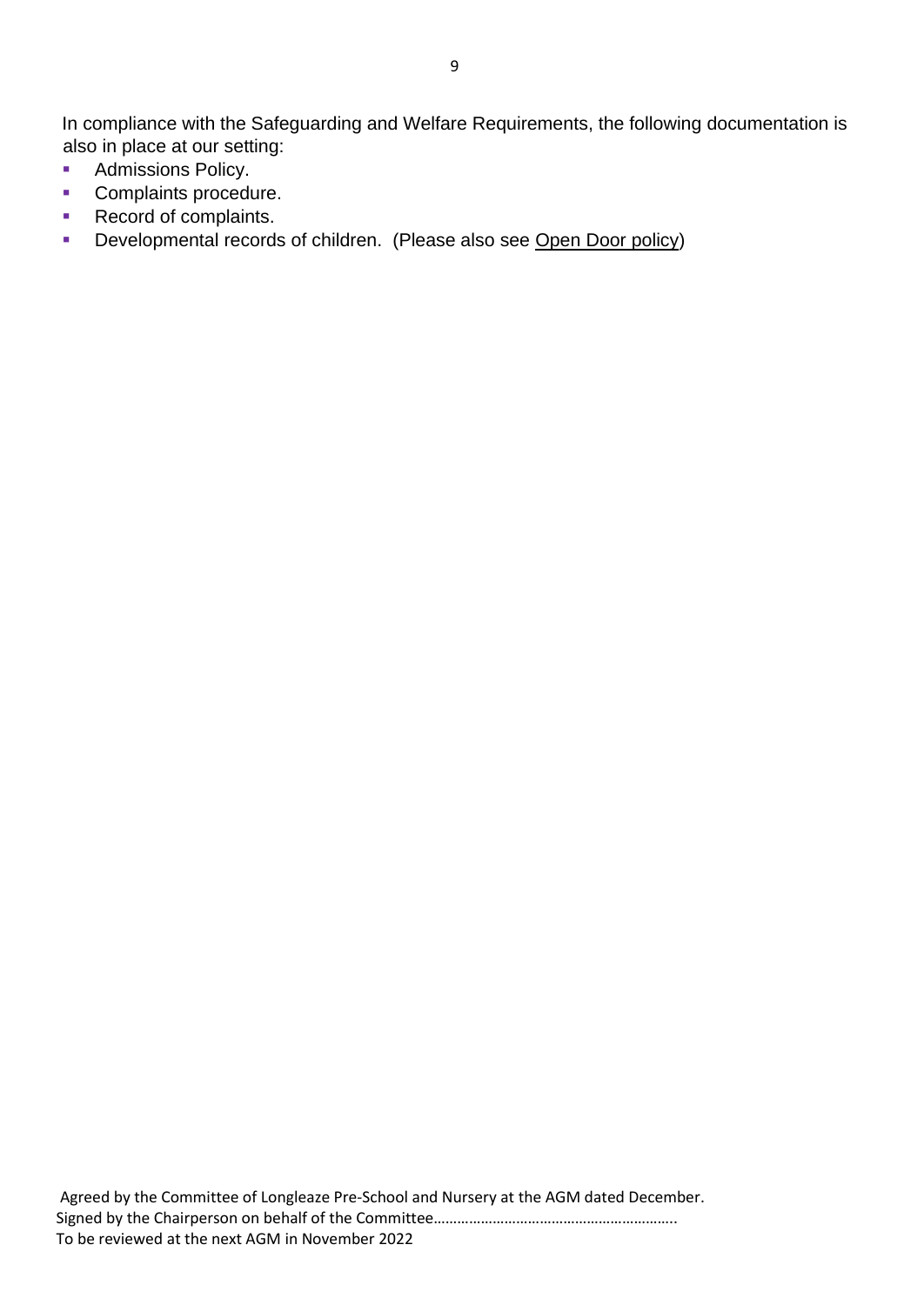# **Parent/ Visitor Behaviour Expectation Policy**

At Longleaze Pre-School and Nursery, we want to create an environment where children, staff and parents/ carers are safe and protected. Any behaviour that leads to someone on the premises feeling unsafe is not acceptable.

Pre-school premises are private property and parents, carers and visitors have been granted permission from the pre-school to be on these premises. The pre-school is able to remove this permission and stop someone entering the premises if their behaviour is unacceptable.

As a membership organisation we also have to apply the Equality Act 2010 to our work. This means we have to make sure our members aren't discriminated against because of:

- age
- being or becoming a transsexual person
- being married or in a civil partnership
- being [pregnant](https://www.gov.uk/working-when-pregnant-your-rights) [or](https://www.gov.uk/working-when-pregnant-your-rights) having a child
- [disability](https://www.gov.uk/definition-of-disability-under-equality-act-2010)
- race including colour, nationality, ethnic or national origin
- religion, belief or lack of religion/belief
- sex
- sexual orientation

See our 'Valuing diversity and promoting equality policy'.

#### **We expect the following from any adult on our premises:**

- Treat everyone with respect.
- Set a good example to children at all times, showing them how to get along with everyone in the pre-school and wider community
- Don't let unacceptable behaviour go un-reported.

### **What do we mean by unacceptable behaviour?**

- Hitting, slapping, punching or kicking
- Pushing
- Shouting, either in person or over the telephone
- Use of Social networking sites to comment on the pre-school in a way that could negatively affect its reputation
- Using social networking sites to make negative comments about a member of staff, committee member or other member/parent of the setting
- Talking in an aggressive/threatening tone
- Being physically intimidating e.g. standing very close
- The use of aggressive hand gestures/exaggerated movements
- Physical threats
- Shaking or holding a fist towards another person
- Swearing
- Spitting

Agreed by the Committee of Longleaze Pre-School and Nursery at the AGM dated December. Signed by the Chairperson on behalf of the Committee…………………………………………………….. To be reviewed at the next AGM in November 2022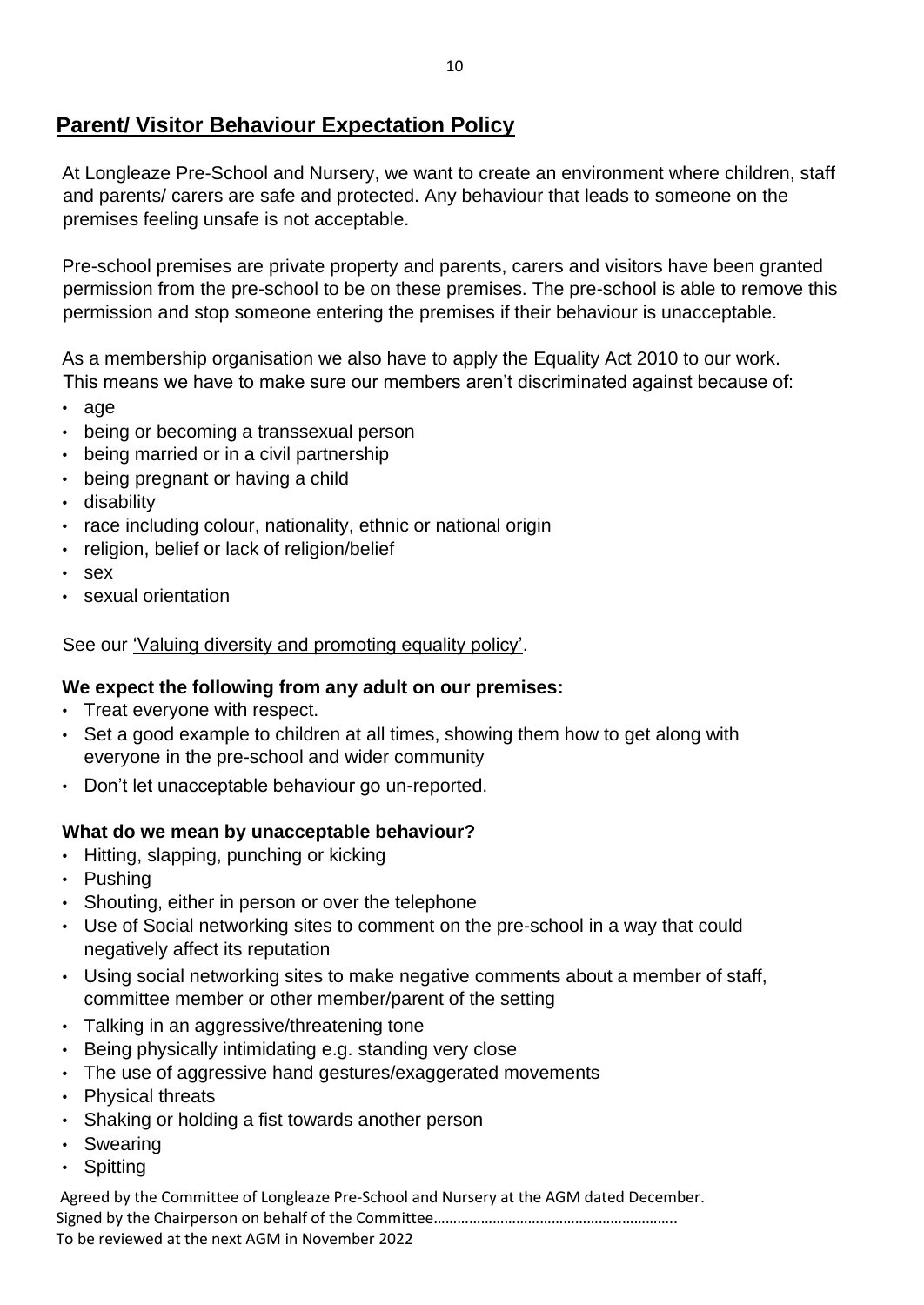- Name calling
- Unlawful discrimination (see paragraph 3 for a description of what this means)
- Expressing views that are contradictory to British Values (see separate policy). This list is not final. Other behaviour may be seen as unacceptable.

This policy includes unacceptable behaviour while waiting to drop off or collect a child whether a parent/ carer is inside or outside the gate. It also includes pre-school organised events that take place away from the premises.

### **What will we do about unacceptable behaviour?**

Unacceptable behaviour is likely to take two forms and each has its own course of action:

1. A persons health and safety is at immediate risk e.g. one person is about to punch another person.

The pre-school manager (or a room leader) will ask the person/ people demonstrating the unacceptable behaviour to leave the premises immediately. If they don't do this the police will be called as they will be trespassing.

Other members of staff will ensure that the children who aren't with a parent (or are the children of the parents directly involved) are kept safe during an incident like this.

If the person being asked to leave is a parent/ carer they can chose to take their child with them or can leave them for their usual session. It is the parent's responsibility to arrange for someone else to collect their child at the end of the session. If the child is not collected we will follow our existing 'Uncollected child' policy. The child will not be discriminated against because of their parents/ carers behaviour.

The chair of the committee will then contact the people directly involved to discuss the incident and to decide what happens next.

2. A person is not at immediate risk of physical harm e.g. one person makes a negative comment about another parent's religion.

In this scenario our existing complaints process should be used.

Anyone can make the complaint it doesn't have to be the person on the receiving end of the unacceptable behaviour. This means, for example, if a parent over-hears a conversation between two other parents about the religion of another parent in the line they can make the complaint it doesn't have to be made by the person the comment was aimed at.

Depending on the situation we will also apply our 'reporting accidents and incidents' policy.

Agreed by the Committee of Longleaze Pre-School and Nursery at the AGM dated December. Signed by the Chairperson on behalf of the Committee……………………………………………………..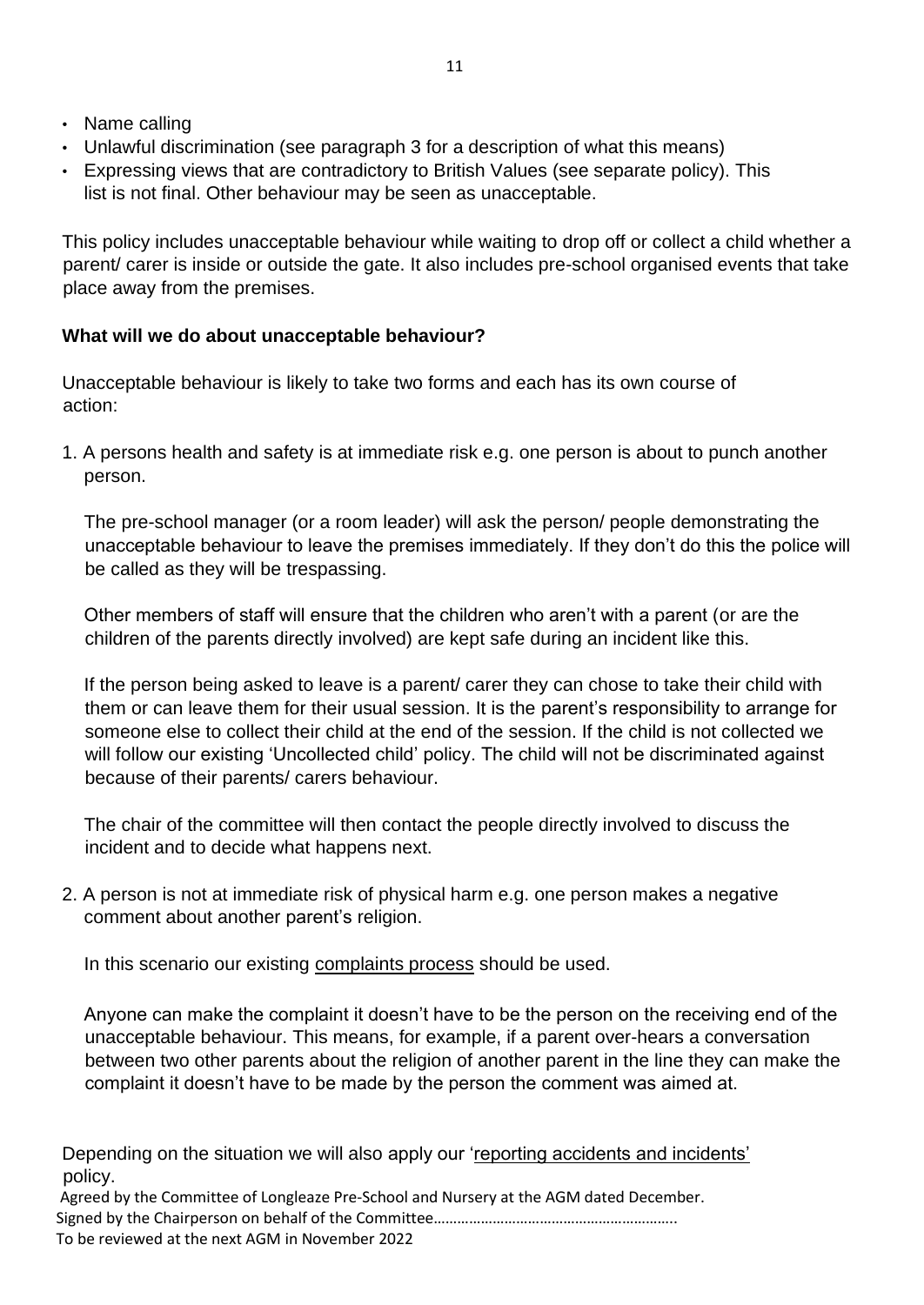Agreed by the Committee of Longleaze Pre-School and Nursery at the AGM dated December. Signed by the Chairperson on behalf of the Committee………………………………………………………………………… To be reviewed at the next AGM in November 2022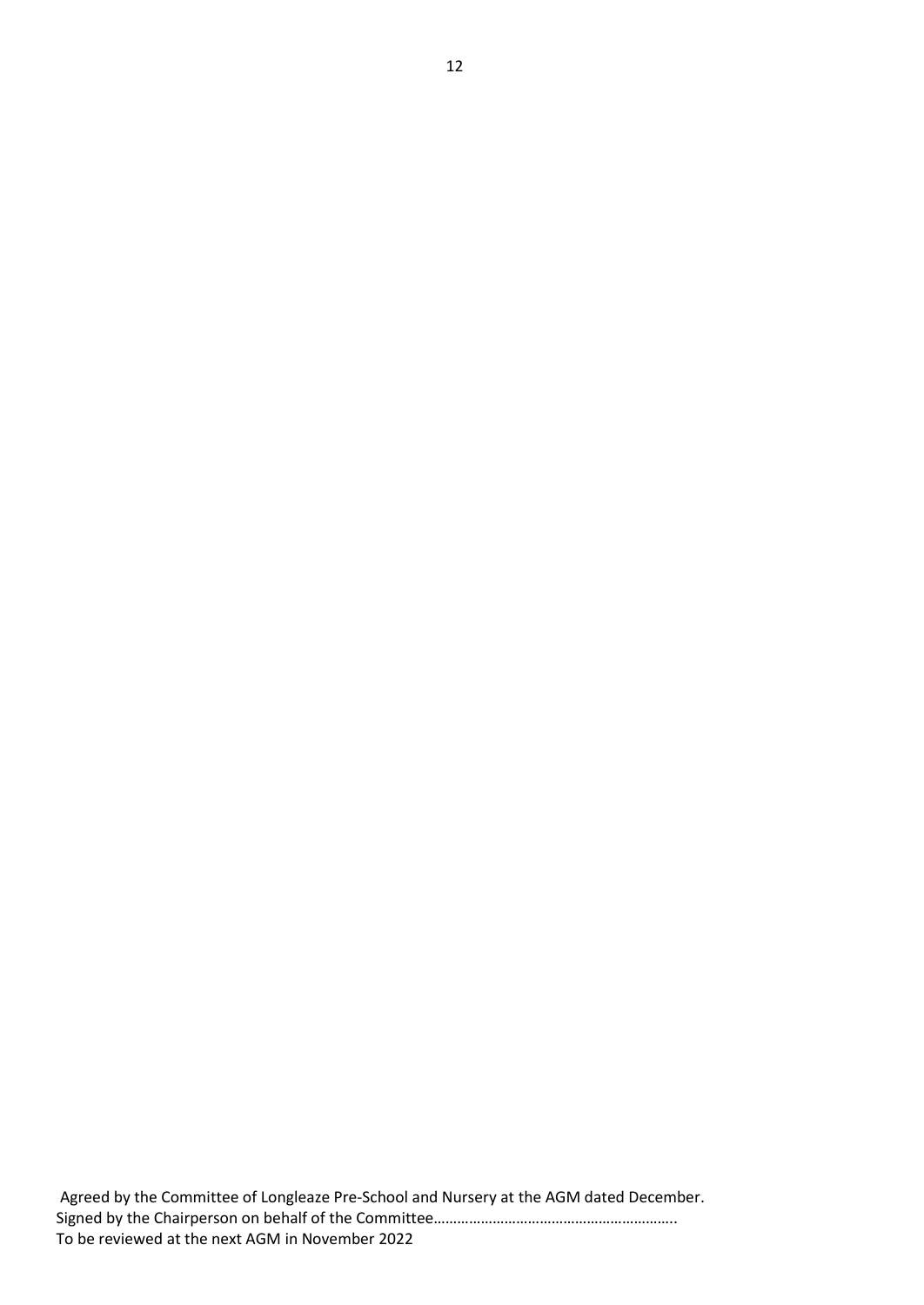# **Payment and collection of fees policy**

This Policy details the fees charged and procedures for payment and collection.

- Fees are payable in advance on a monthly basis.
- Parents are invoiced at 4 weekly intervals from the start of the school year with a hard copy invoice.
- Payment should be returned to Pre-School within 7 days of the invoice issue.
- Fees can be paid by;  $\circ$  Cash (exact money in a sealed envelope with the child's name on the front, to be

handed to the Pre-School Administrator, no change can be given)

- o Cheque (made payable to Longleaze Pre-School and Nursery in a sealed envelope with the child's name on the front and the invoice number on the back of the cheque, to be handed to the Pre-School Administrator or placed in the payment boxes)
- o Childcare Vouchers (current providers accepted are Computershare (formerly BusyBees), Sodexho and Accor, others can be arranged, please speak to the Pre-school Administrator).

**Government funded places** – we are registered to receive DfES Nursery Education Grant funding for 2, 3 and 4 year olds.

- o All 3 and 4 year olds are entitled to 15 hours of funded sessions per week for 38 weeks a year.
- o 30 hours funding is available to 3 and 4 year olds who meet the specific criteria.
- o A limited range of two year old children also have the same entitlement. Full details of eligibility are available on request or from the [gov.uk website.](https://www.gov.uk/help-with-childcare-costs/free-childcare-and-education-for-2-to-4-year-olds)

For both ages funding becomes available in the funding period following their birthday. Funding periods run from 1 September to 31 December, 1 January to 31 March and 1 April to 31 August. This means if your child's Birthday is in October they will be eligible for a free place in the following January.

Parents are free to use their funding at any registered setting and the time can be divided between different settings.

While your child may be eligible for 15 hours of childcare a week one setting does not have to provide all these hours. There will be times when due to the number of children we already have on our books that we may be able to take your child for some but not all of their 15 hours. Our term dates are similar to local primary school dates and are published to parents and available on request.

So that we can access this funding we will need you to fill in a simple form.

- However payment is made, fees are payable regardless of whether your child is able to attend or not, i.e. holiday or illness. We also ask that 4 weeks notice is given before withdrawing your child from our sessions. If notice is not given we reserve the right to charge fees for a maximum of 4 weeks. This also applies to children in receipt of the Nursery Education Grant.
- If a child starts mid-term the fees will be calculated and adjusted accordingly by the Deputy Manager (Operations).

Agreed by the Committee of Longleaze Pre-School and Nursery at the AGM dated December. Signed by the Chairperson on behalf of the Committee…………………………………………………….. To be reviewed at the next AGM in November 2022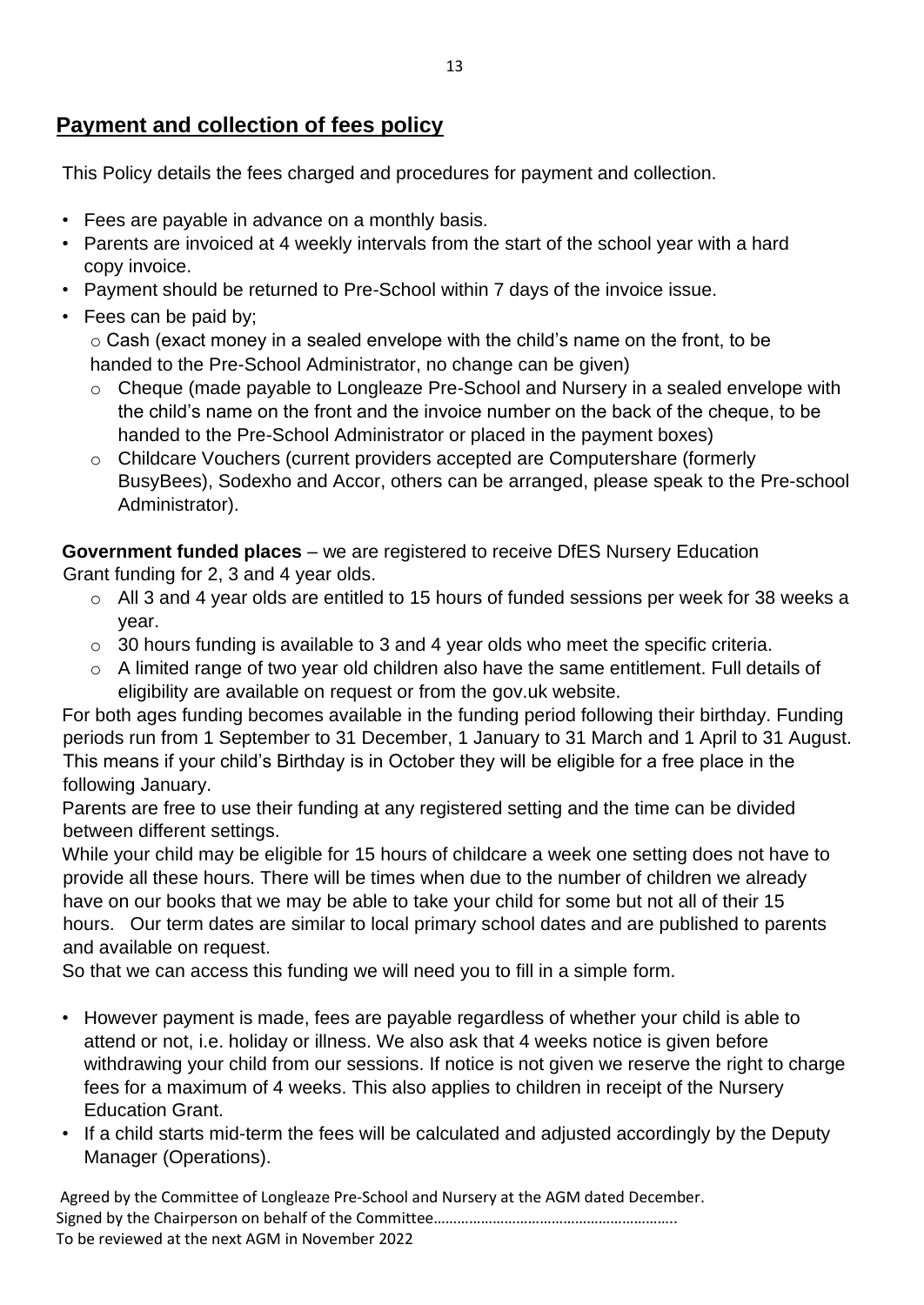- If fees are not paid with 14 days an Overdue Account note will be sent out. If payment is not forthcoming at this point a Final Account will be sent out after 30 days of non-payment. If fees are still unpaid then the child will be unable to attend Pre-school and legal action may be taken to recover the fees.
- Persistent non-payment of fees may mean loss of place and any siblings who may wish to attend in the future may be refused a place.
- Any family who is experiencing difficulties with the payment of fees for their child / children should speak to either the Pre-School Manager or the Committee Chairperson in strictest confidence. It may be possible to arrange a temporary payment plan so that the child may remain at Pre-School whilst the arrears are paid.
- Fees will be reviewed at the Committee's discretion.
- Any complaints regarding this policy should be dealt with via the current complaints procedure.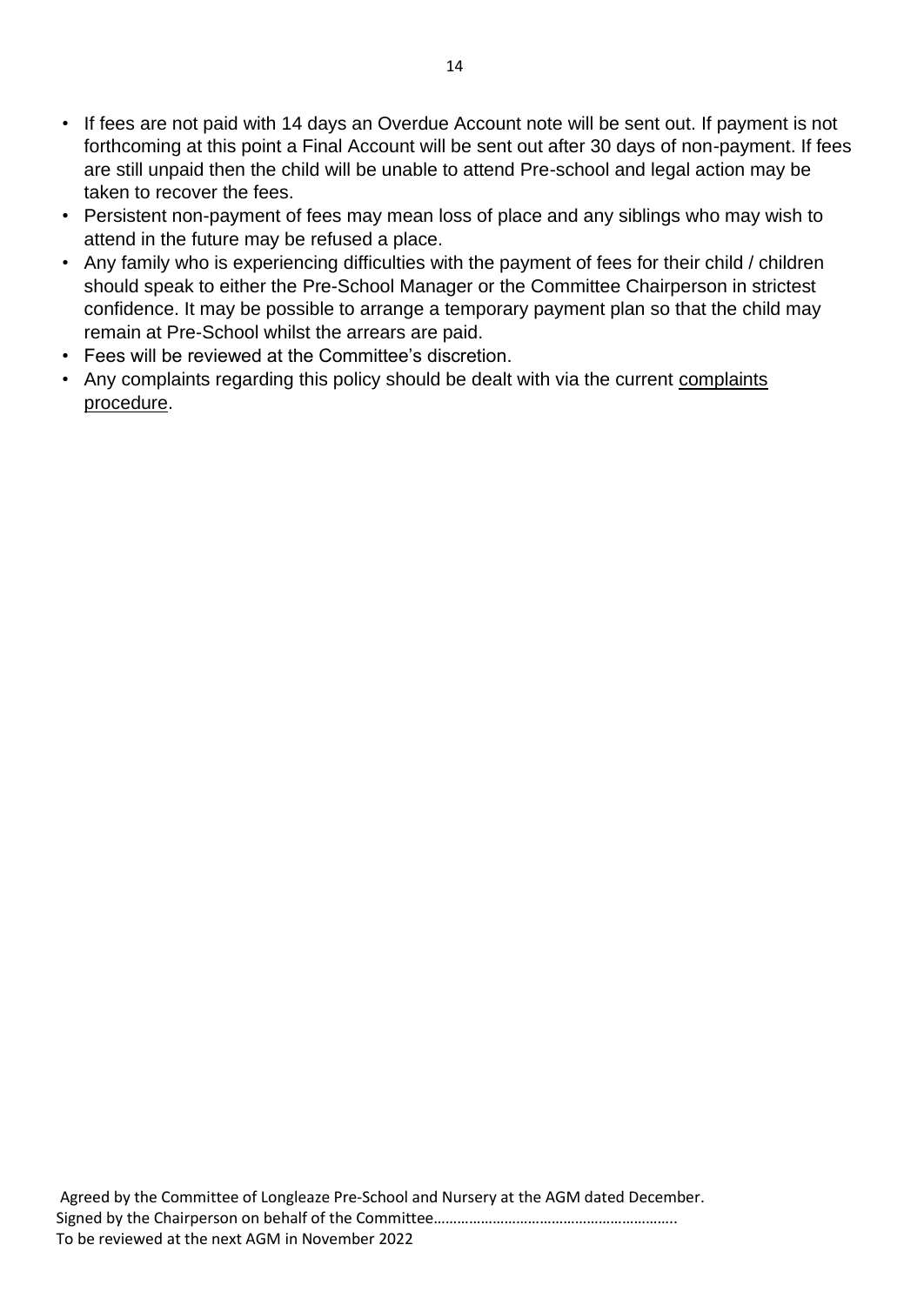## **Settling into the setting policy**

We want children to feel safe and happy in the absence of their parents. We want them to recognise other adults as a source of authority, help and friendship and to be able to share with their parents afterwards the new learning experiences enjoyed in the Pre-school.

Children cannot play or learn successfully if they are anxious and unhappy. Our settling procedures aim to help parents help their children feel comfortable in the Pre-school, to benefit from what it has to offer, and to be confident that their parents will return at the end of the session.

We do not believe that leaving a child to cry will help them to settle any quicker. We believe that a child's distress will prevent them from learning and gaining the best from the setting.

To help children settle we will:-

- Encourage parents to visit the Pre-school with their children during the weeks before an admission is planned.
- During the pre-admission visits, where possible your child's key worker will spend some time with you and your child during this visit(s). This will help you all get to know one another and encourages early attachment and positive relationships. This meeting is an opportunity to decide together the best way to help your child settle into the setting as we recognise there may be some children for whom it's appropriate for the parent to stay for longer.
- Introduce flexible admissions procedures, if appropriate, to meet the needs of individual families and children.
- Make clear to families from the outset that they will be supported in the pre-school for as long as it takes to settle their child there.
- Reassure parents whose children seem to be taking a long time settling into the Pre-school.
- Introduce new families into the group on a staggered basis, for example, two new children a day for a week rather than ten children all at once.
- Encourage parents, where appropriate, to separate from their children for brief periods at first, gradually building up to longer absences.
- When parents leave, we ask them to say goodbye to their child and explain that they will be coming back, and when.
- Recognise that younger children will take longer to settle in, as will children who have not previously spent time away from home. Children who have had a period of absence from the setting may also need their parent to be on hand to re- settle them.

We reserve the right not to accept a child into the setting without a parent or carer if the child finds it distressing to be left. This is especially the case with very young children.

We judge a child to be settled when they have formed a relationship with their key worker; for example, the child looks for [the key worker when he/she arrives, goes to them for comfort, and seems pleased to be with them. The child is also familiar with where things are and is pleased to see other children and participate in activities.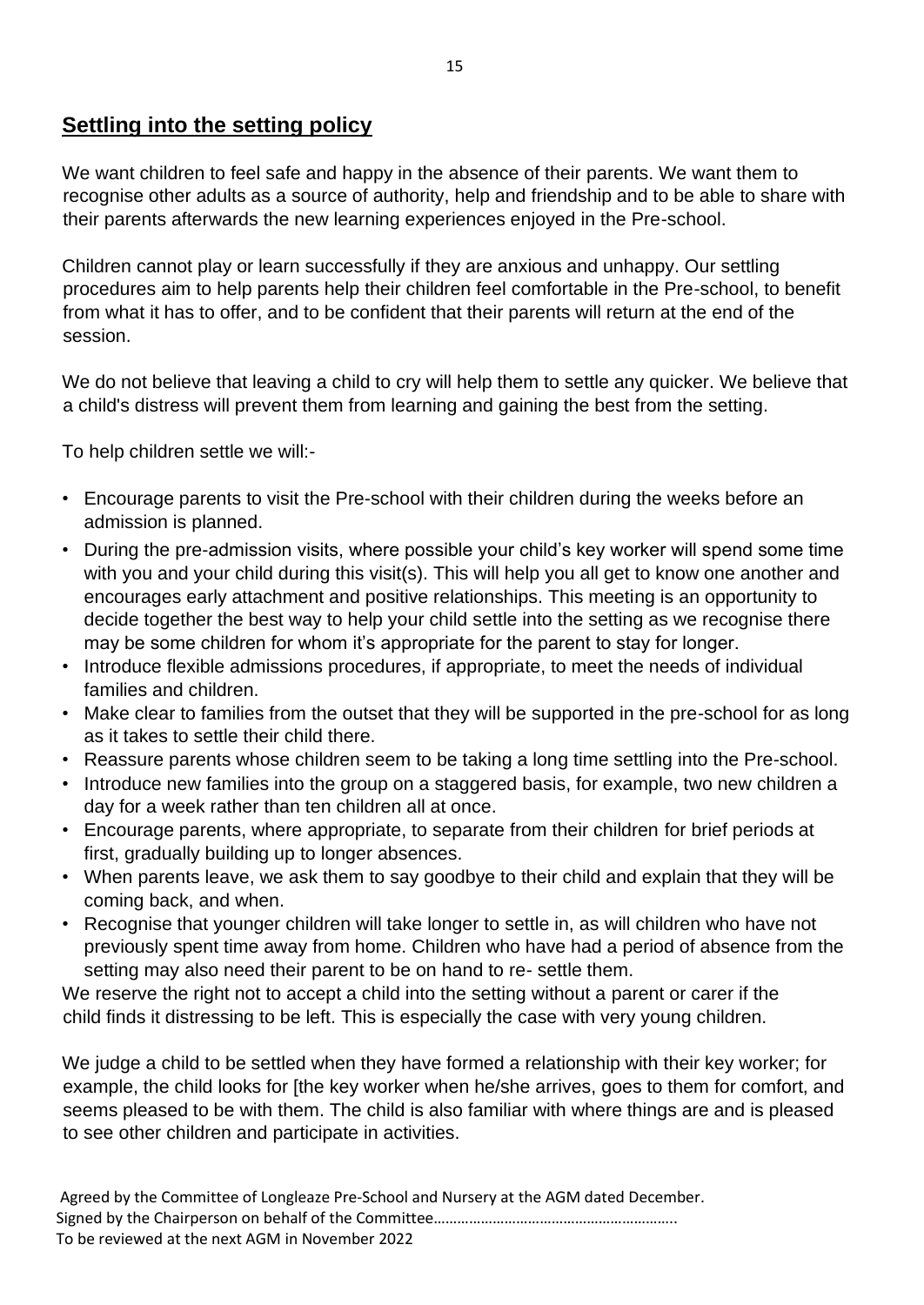Agreed by the Committee of Longleaze Pre-School and Nursery at the AGM dated December. Signed by the Chairperson on behalf of the Committee………………………………………………………………………… To be reviewed at the next AGM in November 2022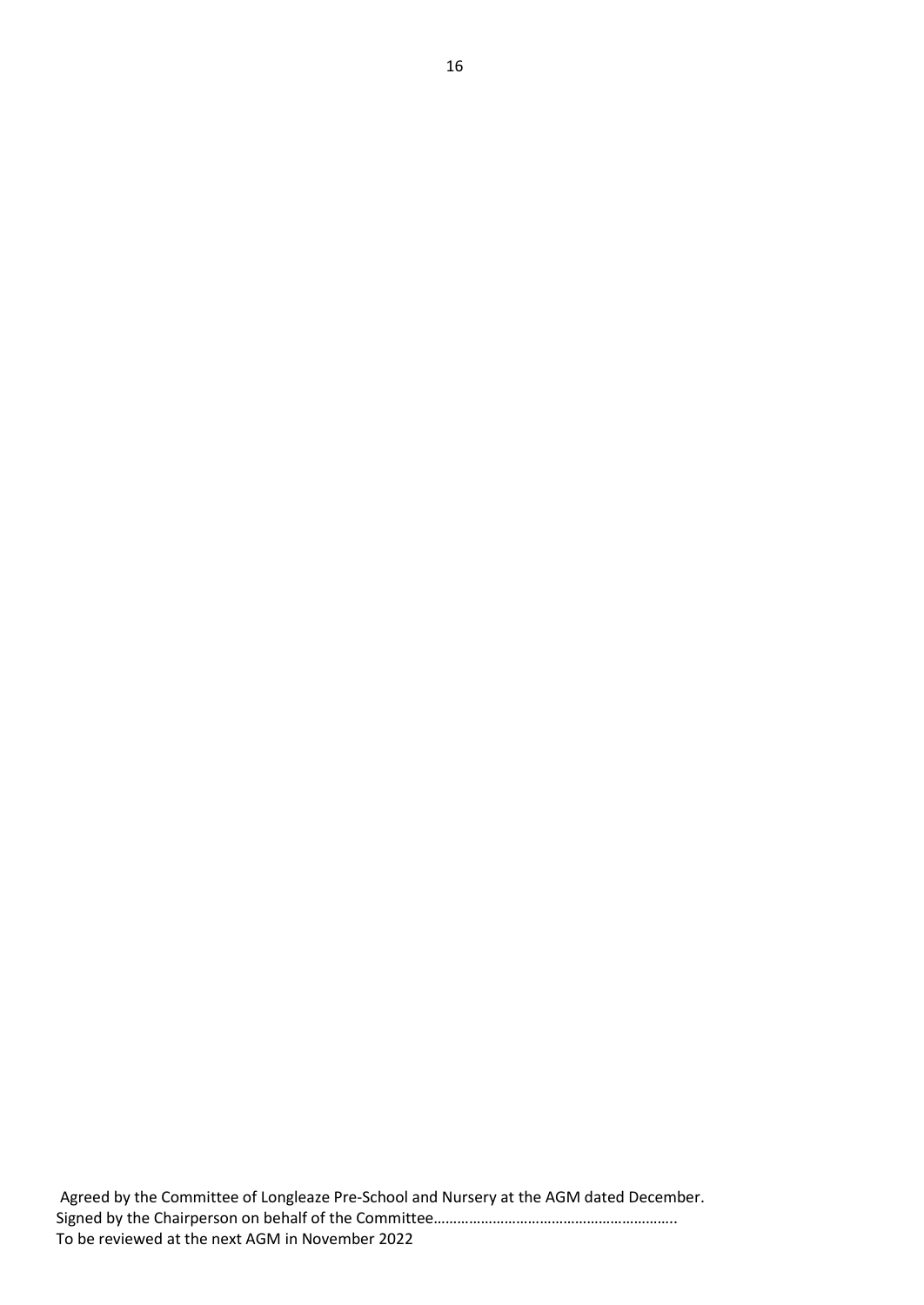## **Sleeping policy**

When a worker notices a sleepy or sleeping child, or is aware of a child in need of rest or quiet time, they should (not necessarily in this order):

- Make other staff aware of the situation.
- Make other children in the vicinity of the sleepy/sleeping child aware of the situation.
- Make an appropriate area (i.e. book corner, sofa etc.) safe and comfortable for the child.
- Ensure that the child is not disturbed by other children.
- Consistently supervise the resting child, checking them at least every ten minutes

If children fall asleep in-situ, it may be necessary to move or wake them to make sure they are comfortable.